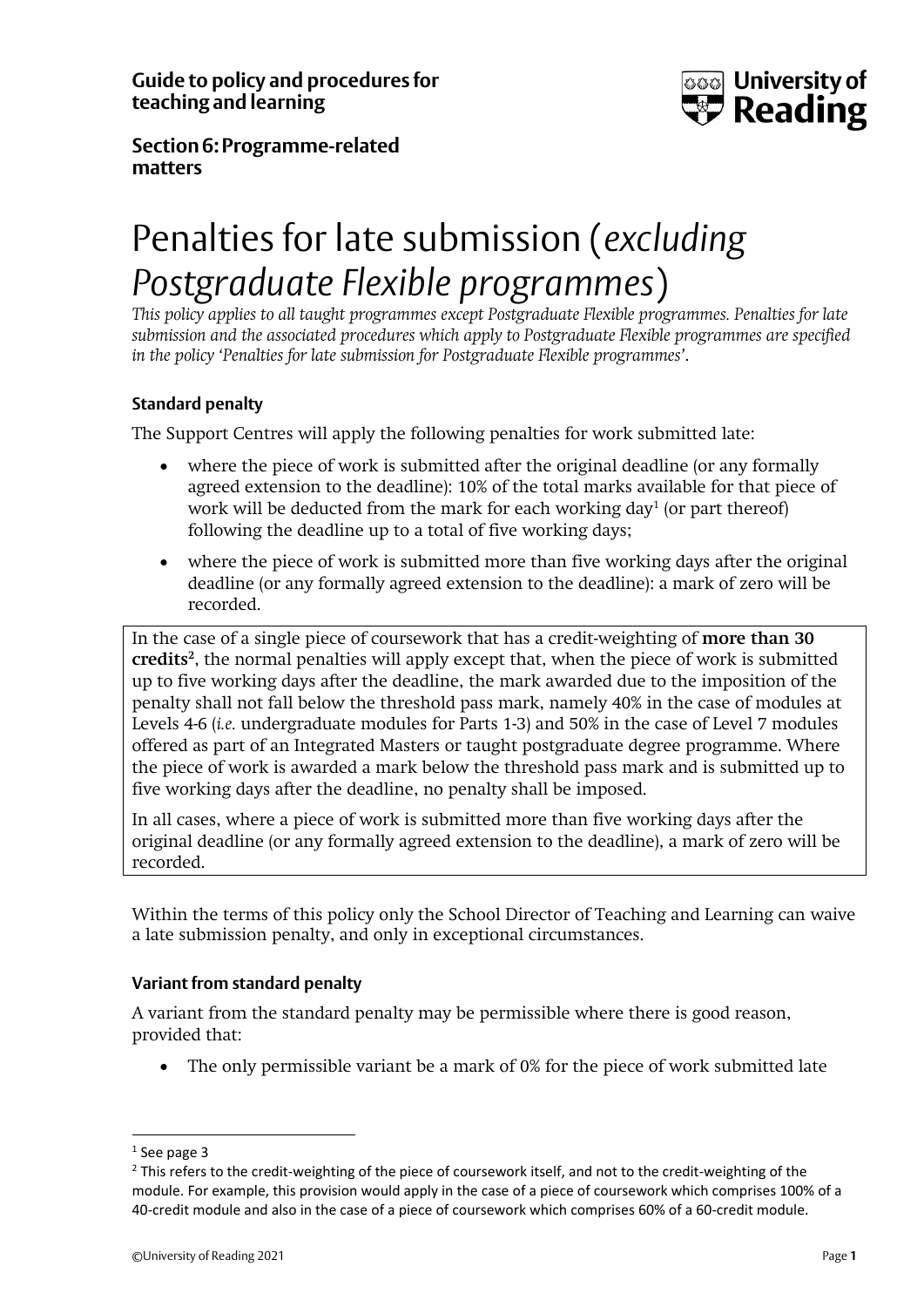- The variation is allowed in respect of relatively minor pieces of work (which contribute not more than about 10% of the assessment of the module)
- The variation is clearly specified, with the work, its deadline etc.
- This variation is approved at the School level by the Director of Teaching and Learning / Board of Studies / Teaching committee
- The variation is justified for good pedagogic reason: it is envisaged that variants would be permitted in a limited range of circumstances, such as:
	- o Where a short period of time is given to do work, so as to allow rapid learning and feedback
	- o Where coursework is made up of multiple very small pieces, where missing a deadline for one piece of work would have an insignificant impact, or where the mark is based on the best of a subset of the submissions.

Students are informed in the *Guide to Undergraduate Assessment/Guide to Assessment for Taught Postgraduate Students* that it is advisable to submit work in an unfinished state rather than to fail to submit any work.

Special provisions relating to the submission of coursework for exhibitions in the Department of Fine Art and the Department of Typography and Graphic Communication have been approved by the University Board for Teaching and Learning.

### Fine Art: in respect of modules FA3FS1 and FA3FS2:

Students who have started but not completed their exhibition be allowed to finish under staff supervision until 12 noon on the next scheduled working day, with a loss of 10% of the marks available for the module examined.

Students who fail to submit an exhibition will be given 0% and be allowed the opportunity to resit at the next opportunity, in accordance with the University regulations.

### Typography:

The department will apply a mark reduction scheme in mitigation of lateness up to eight hours.

### Resubmission of previously submitted work

A student will not normally be allowed to submit amended coursework after the deadline when they have already submitted before the deadline, unless this has been permitted as part of the exceptional circumstances procedures. In other cases, the School Director of Teaching and Learning can allow such resubmissions only if the wrong work was submitted prior to the deadline, such as work for a different assessment. In such cases the usual late penalty will apply to the resubmitted work. It is a student's responsibility to ensure that they submit the correct and complete version of their work by the stated deadline.

## Provision of Feedback

#### **Work submitted late with an extension**

Any coursework which is granted an extended deadline through the Extenuating Circumstances process will normally be given feedback and marks within a 15-working day period to run from the amended submission date. Any variation from this will require a case for an exemption to be made by the module convenor to the School Director of Teaching and Learning (SDTL).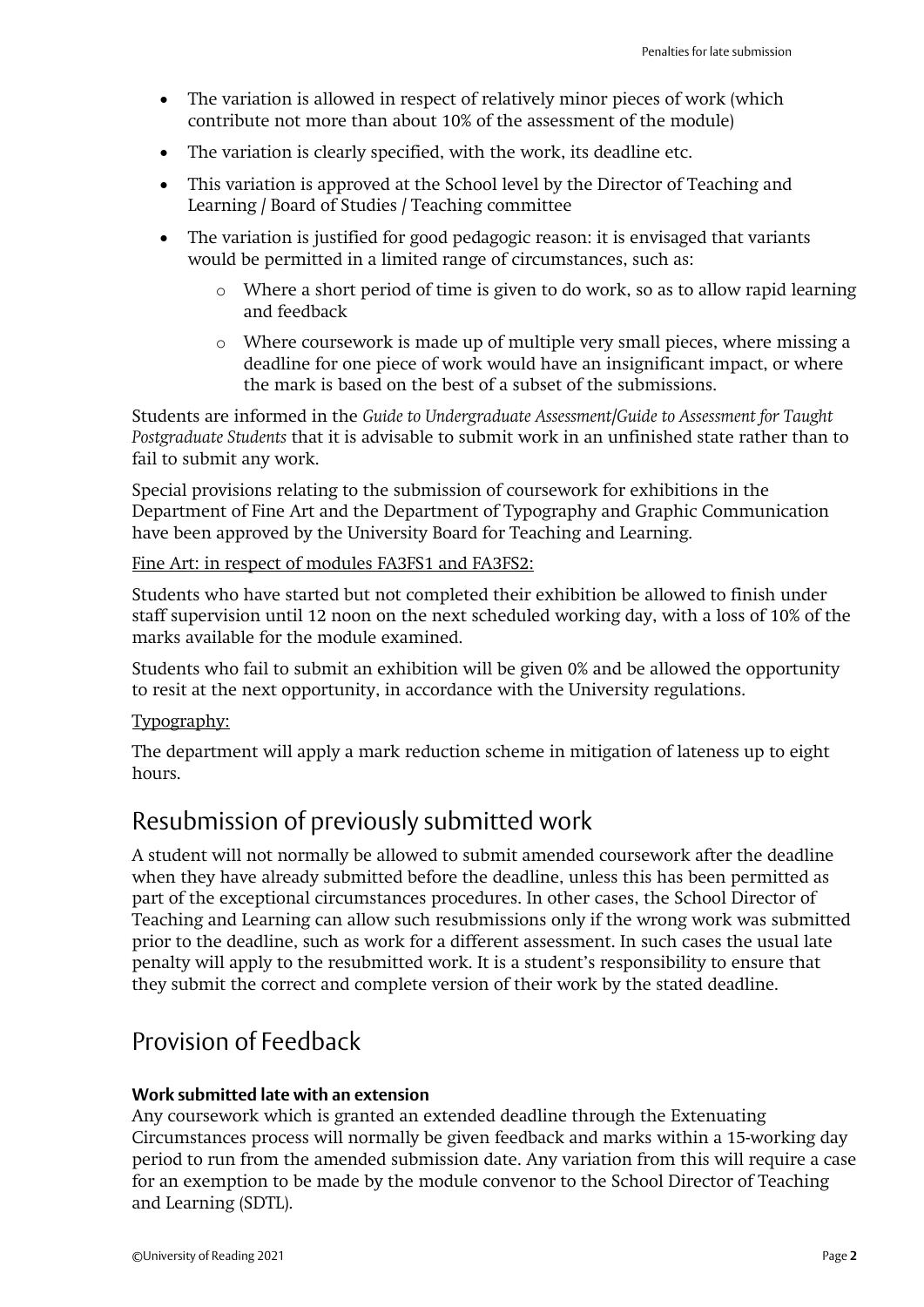The student(s) should be advised of the amended date for feedback as soon as reasonably possible.

### **Work submitted late without an extension**

Any coursework which is submitted late and without an authorised extension, or is submitted later than any granted extension, shall receive feedback even if a mark of zero is returned. However, this type of coursework will not fall within the requirements for feedback and marks to be provided within 15 working days. The deadline by which feedback should be provided to the student shall be agreed by the module convenor and the SDTL.

The student(s) should be advised of the amended date for feedback as soon as reasonably possible.

| <b>Version</b> | Keeper | <b>Reviewed</b> | Approved by   | Approval<br>Date | <b>Effective</b><br>From |
|----------------|--------|-----------------|---------------|------------------|--------------------------|
|                | AGS    | Every year      | <b>UBTL</b>   | 23/05/2014       |                          |
| 2              |        |                 | <b>UBTL</b>   | 15/10/2014       |                          |
| 3              |        |                 | <b>UBTL</b>   | 03/11/2014       |                          |
| 4              |        |                 | <b>UBTL</b>   | 07/12/2015       |                          |
| 5              |        |                 | <b>UBTLSE</b> | 09/07/2019       | immediately              |
| 6              |        |                 | <b>UBTLSE</b> | 26/02/2020       | immediately              |
| 7              |        |                 | <b>UBTLSE</b> | 14/09/2021       | immediately              |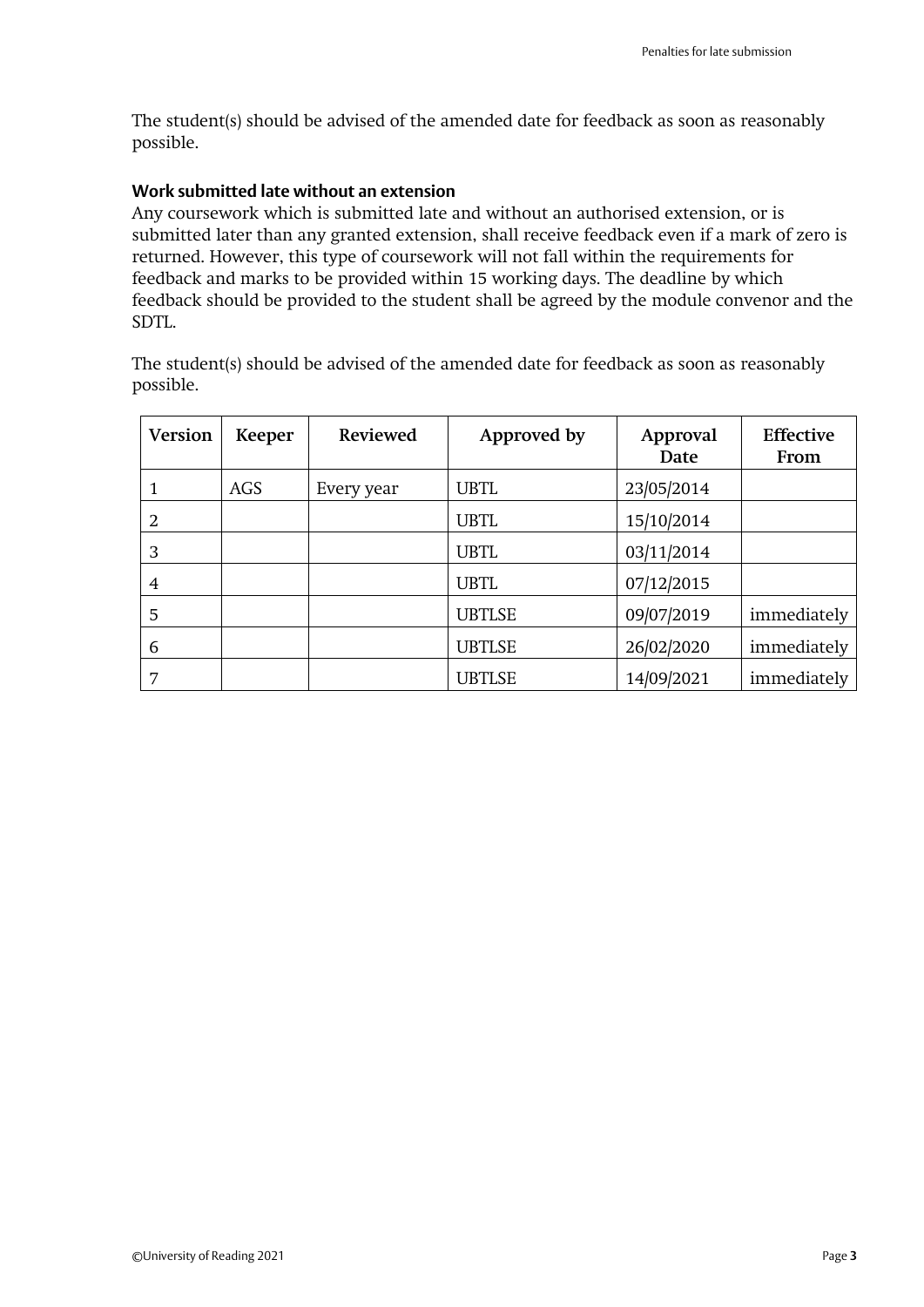# Annex 1 - Additional guidance for staff and students

## Definition of 'Working Day'

For the purposes of this policy, a working day will be defined as a 24-hour period excluding Saturday and Sunday. This definition will apply to all students, regardless of location. Public holidays and University closure days will not be considered working days. Please see further guidance below 'A Note on Holiday and Closure Days'.

## Deadlines for submission

Schools and Programme Areas will give full consideration to the timing of deadlines. Deadlines should specify a date, time and time zone; for example, Thursday 20 November 2015 at 12 noon (GMT). A deadline normally should fall between 10.00am and 4.00pm and should not fall within the five days preceding or two days succeeding a public holiday or University closure day. If an amended deadline is issued, owing to a systems failure, the amended deadline may fall within this normally prohibited period (i.e. if the original deadline is disrupted by a systems failure the amended deadline may be set within the five days preceding or two days succeeding a public holiday or University closure day).

| <b>Submission</b>                                                                                                         | <b>Penalty</b> | <b>Marks deducted (if</b><br>marked out of 100) | <b>Marks deducted if</b><br>marked out of 50) |
|---------------------------------------------------------------------------------------------------------------------------|----------------|-------------------------------------------------|-----------------------------------------------|
| Up to one working day after<br>the deadline (i.e. from the<br>deadline until the same<br>time on the next working<br>day) | 10%            | 10                                              | 5                                             |
| Up to two working days<br>after the deadline (i.e. until<br>the same time two working<br>days after the deadline)         | 20%            | 20                                              | 10                                            |
| Up to three working days<br>after the deadline (i.e. until<br>the same time three<br>working days after the<br>deadline)  | 30%            | 30                                              | 15                                            |
| Up to four working days<br>after the deadline (i.e. until                                                                 | 40%            | 40                                              | 20                                            |

# Table summarising penalties for late submission $3$

 $3$  As noted previously, where a single piece of (passing) coursework has a credit-weighting of more than 30 credits and it is submitted up to five working days after the deadline, the mark awarded due to the imposition of the penalty shall not fall below the threshold pass mark, namely 40% in the case of modules at Levels 4-6 (i.e. undergraduate modules for Parts 1-3) and 50% in the case of Level 7 modules offered as part of an Integrated Masters or taught postgraduate degree programme. Where the piece of work is awarded a mark below the threshold pass mark and is submitted up to five working days after the deadline, no penalty shall be imposed.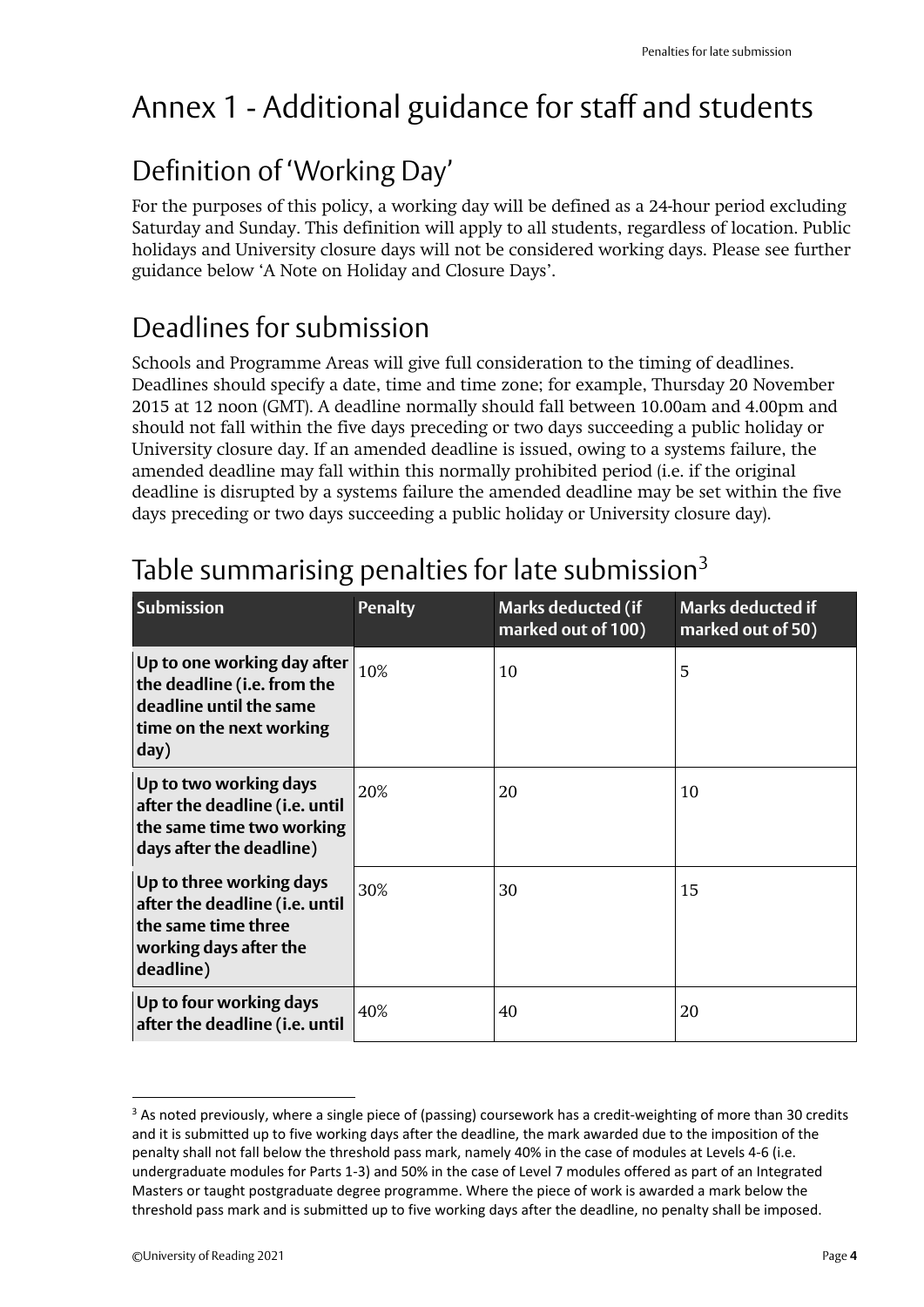| the same time four working<br>days after the deadline)                                                              |           |           |           |
|---------------------------------------------------------------------------------------------------------------------|-----------|-----------|-----------|
| Up to five working days<br>after the deadline (i.e. until<br>the same time five working<br>days after the deadline) | 50%       | 50        | 25        |
| More than five working<br>days after the deadline                                                                   | Mark of 0 | Mark of 0 | Mark of 0 |

## Worked examples

### **Example 1 – Standard penalties (except for large pieces of work)**

A piece of coursework contributing 50% of a Part 2 20-credit module. Deadline for submission is Thursday at 3pm. No public holidays or closure days fall in the following week. The piece of work is marked out of 50 and has been marked as 43. If it is submitted at the following times, the penalties would work as follows:

| <b>Submission</b>                   | <b>Penalty</b> | <b>Marks deducted</b> | <b>Marks for assignment</b> |
|-------------------------------------|----------------|-----------------------|-----------------------------|
| On time (before<br>Thursday at 3pm) | 0%             | $\boldsymbol{0}$      | 43                          |
| 2pm on Friday                       | 10%            | 5                     | 38                          |
| 1pm on Sunday                       | 20%            | 10                    | 33                          |
| <b>9am on Monday</b>                | 20%            | 10                    | 33                          |
| 4pm on Monday                       | 30%            | 15                    | 28                          |
| 2pm on Tuesday                      | 30%            | 15                    | 28                          |
| 11am on Wednesday                   | 40%            | 20                    | 23                          |
| 12 noon on Thursday                 | 50%            | 25                    | 18                          |
| After 3pm on<br><b>Thursday</b>     | Mark of 0      | Mark of 0             | 0                           |

### **Examples 2 and 3 – Penalties for large pieces of work (with a credit-weighting of more than 30 credits)**

A piece of coursework contributing 90% of a Part 3 40-credit module. Deadline for submission is Monday at 12 noon. No public holidays or closure days fall during the week or during the following week. The piece of work is marked out of 100 and has been marked as 68. If it is submitted at the following times, the penalties would work as follows: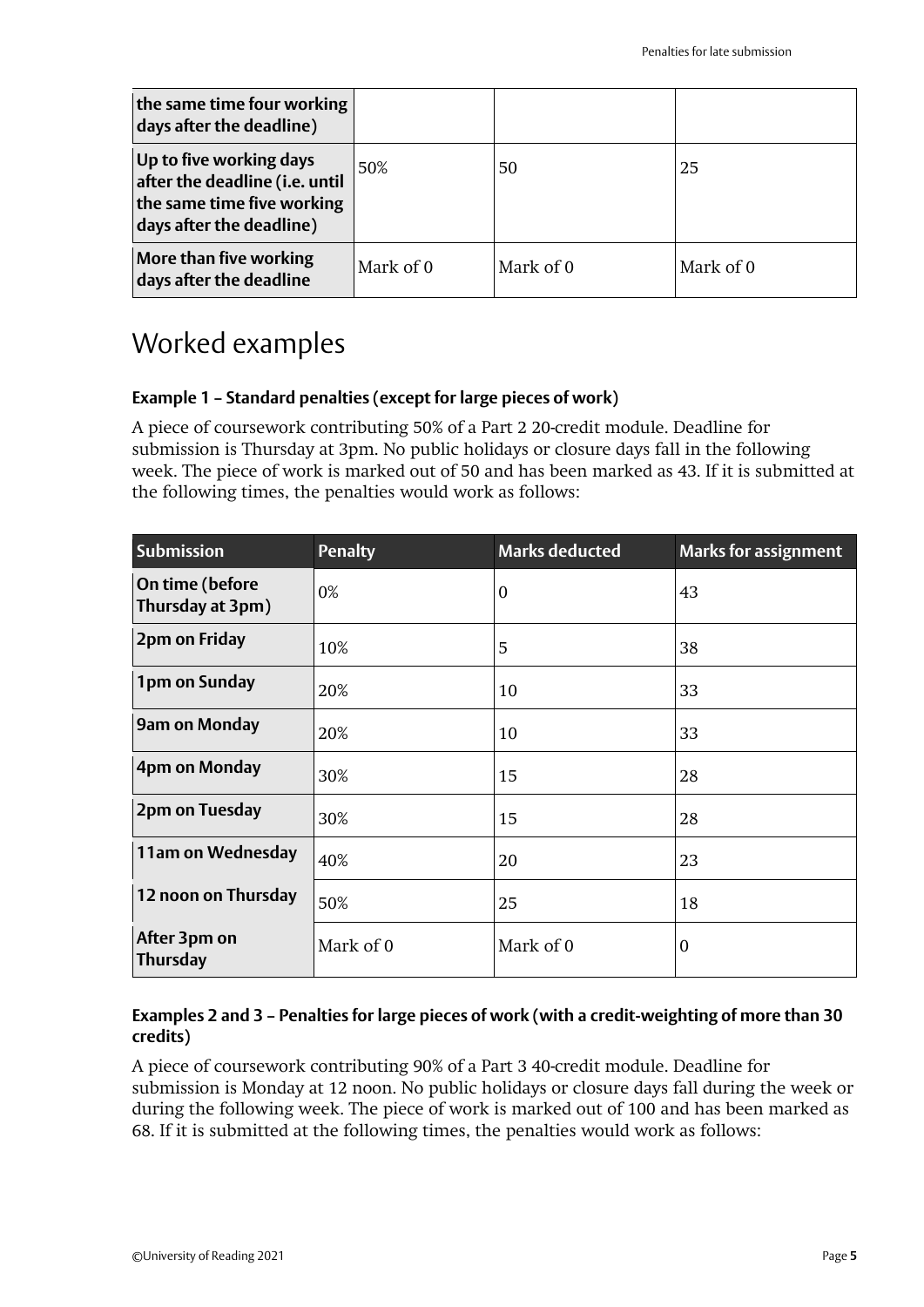| <b>Submission</b>                     | <b>Penalty</b> | <b>Marks deducted</b> | <b>Marks for assignment</b> |
|---------------------------------------|----------------|-----------------------|-----------------------------|
| On time (before<br>Monday at 12 noon) | 0%             | $\boldsymbol{0}$      | 68                          |
| 11am on Tuesday                       | 10%            | 10                    | 58                          |
| 2pm on Tuesday                        | 20%            | 20                    | 48                          |
| 1pm on Wednesday                      | 30%            | 30                    | capped at 40                |
| 4pm on Thursday                       | 40%            | 40                    | capped at 40                |
| 2pm on Friday                         | 50%            | 50                    | capped at 40                |
| <b>9am on Monday</b>                  | 50%            | 50                    | capped at 40                |
| After 12 noon on<br><b>Monday</b>     | Mark of 0      | Mark of 0             | $\boldsymbol{0}$            |

A piece of coursework contributing 85% of a Part 3 40-credit module. Deadline for submission is Tuesday at 10am. No public holidays or closure days fall during the week or during the following week. The piece of work is marked out of 100 and has been marked as 37. If it is submitted at the following times, the penalties would work as follows:

| <b>Submission</b>                   | <b>Penalty</b> | <b>Marks deducted</b> | <b>Marks for assignment</b> |
|-------------------------------------|----------------|-----------------------|-----------------------------|
| On time (before<br>Tuesday at 10am) | 0%             | 0                     | 37                          |
| 12 noon on Tuesday                  | 0%             | U                     | 37                          |
| 1pm on Thursday                     | 0%             | $\theta$              | 37                          |
| <b>9am on Monday</b>                | 0%             | 0                     | 37                          |
| After 10am on<br><b>Tuesday</b>     | Mark of 0      | Mark of 0             | $\boldsymbol{0}$            |

### A Note on Holiday and Closure Days

Students will be subject to the public/national holidays where their programme is registered. In the majority of cases this will be either the University's UK Campuses (Whiteknights, Greenlands and London Road) or the Malaysia Campus. The following partnership programmes will operate in line with local public holidays which will be identified annually on the Blackboard site for the relevant programmes;

- MSc Informatics Beijing Institute of Technology, China
- BA Accounting Beijing Institute of Technology, China
- MA English Language Education Guangdong University of Foreign Studies, China
- MSc Management Information Systems University of Ghana
- Educational Doctorate Vietnam National University

Students should contact their Programme Director if further clarification is required.